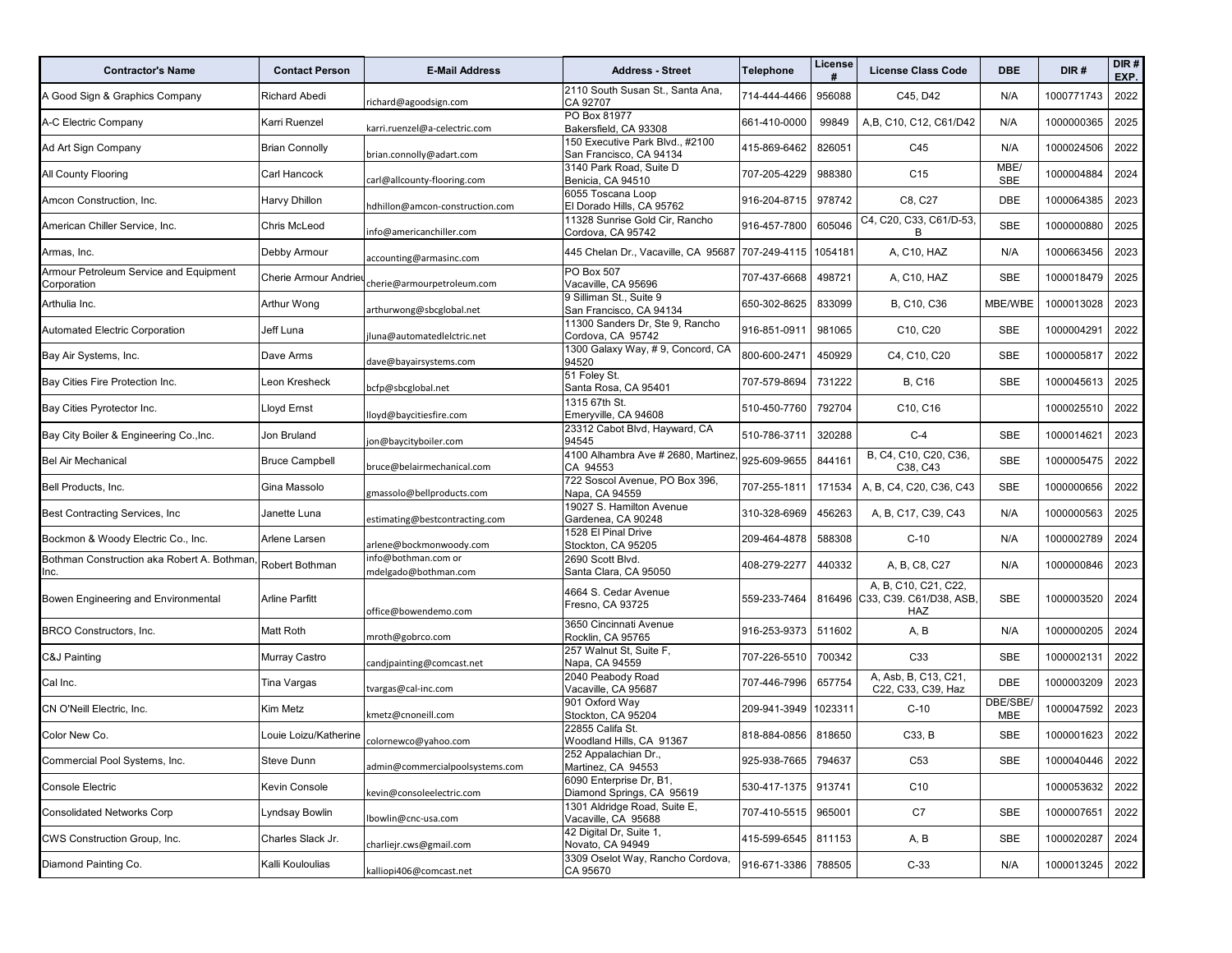| <b>Contractor's Name</b>                                    | <b>Contact Person</b>                | <b>E-Mail Address</b>                            | <b>Address - Street</b>                               | <b>Telephone</b>    | License | <b>License Class Code</b>             | <b>DBE</b>           | DIR#            | DIR#<br>EXP. |
|-------------------------------------------------------------|--------------------------------------|--------------------------------------------------|-------------------------------------------------------|---------------------|---------|---------------------------------------|----------------------|-----------------|--------------|
| <b>Digital Design Communications</b>                        | Javier Martin                        | martin@ddesigncom.com                            | 8128 Capwell Dr.<br>Oakland, CA 94621                 | 510-632-0650        | 785247  | C <sub>10</sub>                       |                      | 1000002624      | 2022         |
| <b>DMR Builders</b>                                         | Donna Sheldon                        | nfo@dmrbuilderscorp.com                          | 2725 Guerneville Rd.,<br>Santa Rosa, CA 95401         | 707-596-7575        | 1033280 | A, B                                  | N/A                  | 1000058288      | 2025         |
| Dryco Construction, Inc.                                    | Anna Contreras                       | annac@dryco.com                                  | 9390 Elder Creek Rd. Sacramento,<br>CA 95829          | 916-381-8033        | 540379  | A, C-13                               | N/A                  | 1000003241      | 2023         |
| EIDIM Group, Inc.(dba EIDIM Group AV<br>Technology)         | Nick Tabutwale                       | nick.tabutwale@eidim.com                         | 6905 Aslo Cir.,<br>Buena Park, CA 90621               | 562-777-1009        | 824410  | B, C7, C10, C33                       | SBE                  | 1000010711      | 2022         |
| EKC Enterprises, Inc.                                       | Greg Alavezos                        | greg@ekccorp.com                                 | 4658 E Weathermaker, Fresno, CA<br>93703              | 559-438-0330        | 916095  | C7, C10                               | N/A                  | 1000000219      | 2024         |
| Ellis & Ellis Sign Systems (Illuminated<br>Creations, Inc.) | <b>Brad Mills</b>                    | bmills@ellissigns.com                            | 1111 Joellis Way<br>Sacramento, CA 95815              | 916-569-3523        | 545167  | C45. C61/D42                          | SBE                  | 1000000445      | 2023         |
| FRC, Inc.                                                   | Gina Tomrose                         | gina@frcinc.biz                                  | 9680 Old Redwood Hwy.,<br>Windsor, CA 95492           | 707-837-5065        | 715667  | B                                     | N/A                  | 1000002179      | 2025         |
| Harbert Roofing, Inc.                                       | Tess Lindsey                         | harbertroofinginc@gmail.com                      | 19799 Hirsch Court<br>Anderson, CA 96007              | 530-223-3251        | 66974   | B, C39, C61/D24 &<br>C61/D41          | <b>SBE</b>           | 1000005830      | 2022         |
| H.Y. Floor and Gameline Painting, Inc.                      | Susan Heller                         | susan@hyfloor.com                                | 961 Commercial St., San Mateo, CA<br>94070            | 650-593-6837        | 587127  | C61/D48, C15                          | SBE                  | 1000000156      | 2025         |
| Integrated Demolition and Remediation, Inc.                 | Shrenik Vora                         | nfo@idrdemo.com                                  | 4938 E. La Palma Ave.<br>Anaheim, CA 92807            | 714-340-3333        | 1003504 | A, B, C-21, C-22, HAZ                 | DBE/MBE/<br>SBE      | 1000023608      | 2022         |
| Integrity Data & Fiber Inc.                                 | Dan Wakerley                         | danwaker@pacbell.net                             | 6751 Hills View Dr.<br>Vacaville, CA 95688            | 916-439-2351        | 778249  | C7                                    | DVBE/<br>SBE         | 1000001069      | 2023         |
| JB Electric and Construction, Inc. (Tri-Valley)             | John Brambila                        | john@jbec-inc.com                                | 3295 Shelby Place<br>Fairfield, CA 94534              | 707-631-6226        | 1021892 | B, C10, C42                           | <b>MBE</b>           | 1000045439      | 2023         |
| <b>Jeff Painting</b>                                        | Amir Movafegh                        | amir@legioncontractors.com                       | 70 Doman Ave., Ste 3, San<br>Francisco, CA 94124      | 415-655-3535        | 1007768 | $C-33$                                | SBE                  | 1000031151      | 2022         |
| JKL Construction Services, Inc.                             | Charles Smith or<br>Craig Bjorkman   | csmith@jklbuild.com or<br>cbjorkman@jklbuild.com | 1733Woodside Rd, Ste. 360,<br>Redwood City, CA 94061  | or 510-333-         | 822660  | B                                     | N/A                  | 1000689388      | 2023         |
| Johnson Controls, Inc.                                      | Nicholas Fiorito                     | nicholas.fiorito@jci.com                         | 103 Woodmere Rd.<br>Folsom, CA 95630                  | 916-932-3884        | 22445   | A, B, C-4, C-7, C10, C20,<br>C38, C36 | N/A                  | 1000000593      | 2024         |
| J-Walt Construction, Inc.                                   | Joseph Walter                        | office@jwaltconstruction.com                     | 1787 E. Main Street, Suite # 12<br>Woodland, CA 95776 | 530-406-2278        | 981420  | B                                     | N/A                  | 1000032729      | 2025         |
| KS Plumbing, Inc.                                           | Kate Weidland                        | kweiland@ksplumbinginc.com                       | 3229 Fitzgerald Road<br>Rancho Cordova, CA 95742      | 530-672-2506        | 858545  | C36                                   | SBE                  | 1000003751      | 2022         |
| <b>KS Telecom</b>                                           | Tammy Kirby                          | acct@kstelecominc.com                            | PO Box 330<br>Penryn, CA 95663                        | 916-652-4735        | 790922  | C7, C10                               | SBE                  | 1000000120      | 2025         |
| Lister Construction Inc.                                    | <b>Chuck Lister</b>                  | chuckl@listerinc.net                             | 896 Aldridge Rd., Suite B<br>Vacaville, CA 95688      | 707-451-2813        | 630673  | A, B                                  | SBE                  | 1000019781      | 2024         |
| Lloyd F. McKinney Associates, Inc.                          | Debbie Smith                         | debbie.smith@mckinneyassoc.com                   | 25350 Cypress Avenue<br>Hayward, CA 94544             | 510-783-8043        | 248851  | C7, C10                               | <b>WBE</b>           | 1000007927      | 2022         |
| Lovgren & Associates                                        | <b>Burt Lovgren</b>                  | burt@lovgren-assoc.com                           | 5545 St. Francis Circle East Loomis,<br>CA 95650      | 906-632-9441        | 859498  | B, C61/D34                            | <b>SBE</b>           | 1000021739      | 2023         |
| Matrix HG Inc. (Building Solutions)                         | Ashley Silva                         | bidrequests@matrixhginc.com                      | 115 Mason Circle,<br>Concord, CA 94520                | 925-459-9200        | 812232  | B, C-4, C10, C20, C36,<br>C38, C43    | N/A                  | 1000003058      | 2022         |
| Mesa Energy Systems, Inc. (EMCOR<br>Services)               | Jessica Phillips                     | phillips@emcor.net                               | 3906 Kristi Ct.,<br>Sacramento, CA 95827              | 916-636-1825        | 611215  | B, C4, C7, C10, C20,<br>C36, C38, C46 | N/A                  | 1000002425      | 2023         |
| Mike Flynn Painting Old & New, Inc.                         | Mike Flynn                           | paintoldandnew@comcast.net                       | 1230 A Western St.,<br>Fairfield, CA 94533            | 707-426-2745        | 466542  | $C-33$                                | N/A                  | 1000001244      | 2022         |
| Morgan Fence Company, Inc.                                  | Joel Morgan                          | oel@morganfencecompany.com                       | 408 Union Ave. Suite A.<br>Fairfiled, CA 94533        | 707-427-6159        | 896119  | C-13, C-61/D03, D24,<br>D34           | N/A                  | 1000012299      | 2022         |
| <b>Norwood Construction Services</b>                        | <b>Brian Norwood</b>                 | brian@norwoodconstructionservices.com            | PO Box 2303<br>Orangevale, CA 95662                   | 916.476.3386 621047 |         | <b>B, C-8</b>                         | SBE                  | 1000022989 2024 |              |
| Ojo Technology                                              | Angela Wong                          | awong@ojotech.com                                | 103 Hammond Ave,<br>Fremont, CA 94539                 | 510-673-3527        | 891252  | $C-7$                                 | DBE/WBE/<br>DVBE/SBE | 1000001115      | 2022         |
| Pacific Lift and Equipment Co., Inc.                        | Ronald Blevin                        | ronb@pacificlift.com                             | 198 Opportunity St., Suite 3,<br>Sacramento, CA 95838 | 916.649.3607        | 372983  | C61/D40, D24, D21, D34<br>D04         | N/A                  | 1000001658      | 2022         |
| Pacific Power & Systems, Inc.                               | Cynthia Thurman or<br>Sonia Gonzalez | projects.admin@pacificpowersystem.com            | 4970 Peabody Road<br>Fairfield, CA 94533              | 707-437-2300        | 458315  | C7, C10                               | N/A                  | 1000000158      | 2022         |
| PB Electric, Inc.                                           | <b>Stacie Baker</b>                  | stacie@pbelectricinc.com                         | 3162 Luyung Dr.<br>Rancho Cordova, CA 95742           | 916-858-1342        | 671377  | C <sub>10</sub>                       | SBE                  | 1000007411      | 2023         |
| PCD, Inc.                                                   | Christian Velasquez                  | cvelasquez@pcdinc.net                            | 1032 Maxwell Dr.<br>Santa Rosa, CA 95401              | 707-546-3633        | 527657  | C7, C10                               | SBE                  | 1000000341      | 2022         |